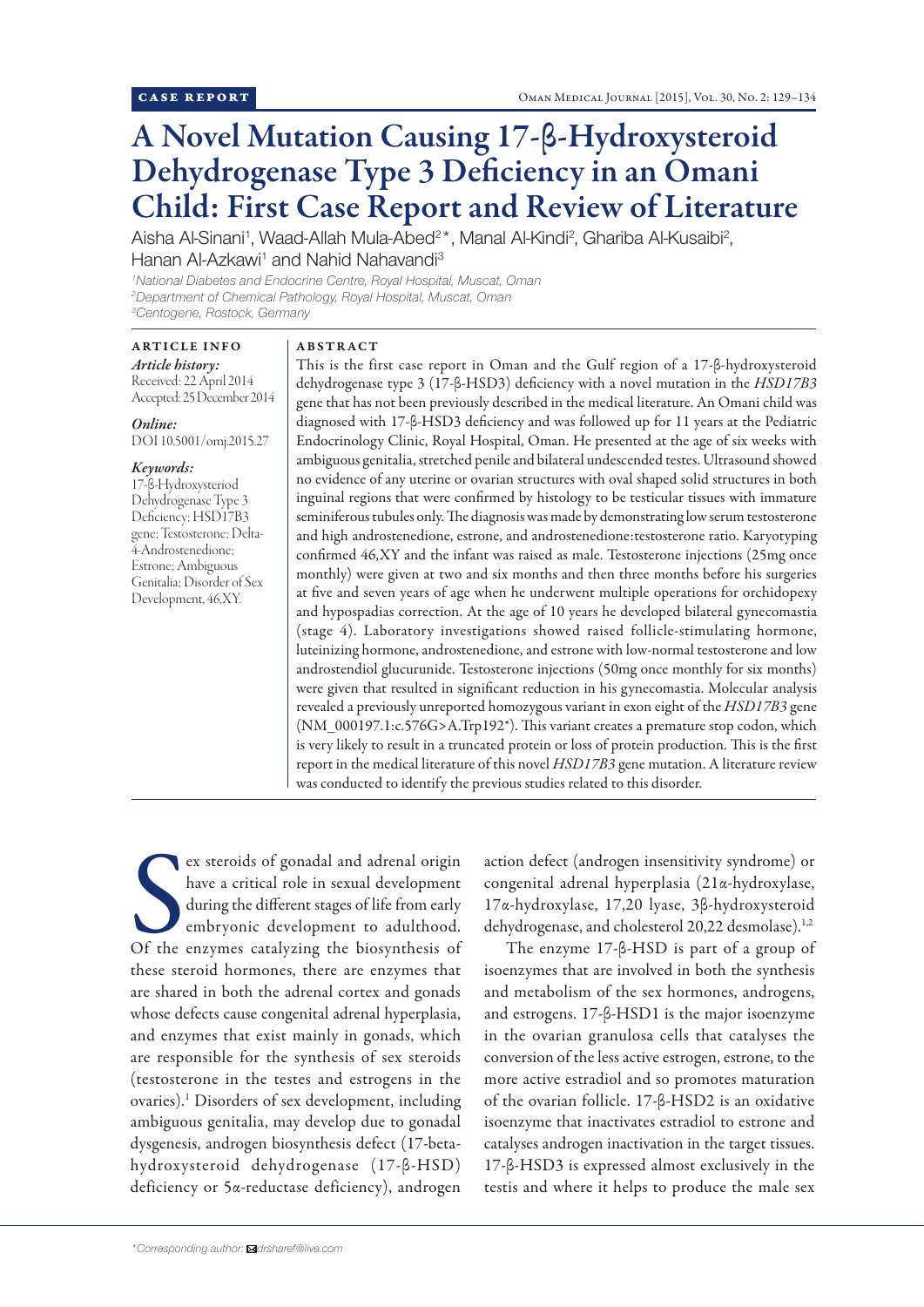

hormone by converting the inactive ∆4C19 steroid androstenedione to the active androgen testosterone. 17-β-HSD4 inactivates both estradiol into estrone and ∆5 androstenediol into dehydroepiandrosterone (DHEA). 17-β-HSD5 catalyzes the formation of testosterone from androstenedione in the peripheral tissues [Figure 1].3,4

17-β-HSD3 deficiency (OMIM: 264300) is a rare autosomal recessive disorder of male sex differentiation (pseudohermaphroditism) resulting from a defect in the last reversible step of steroidogenesis in testosterone biosynthesis in the testes in which androstenedione is converted into testosterone. A mutation in the *HSD17B3* gene blocks the synthesis of testosterone in the fetal testis resulting in normal male Wolffian duct structures but with female external genitalia at birth. Homozygous or compound heterozygous 46,XY individuals are characterized by the absence or presence of hypoplastic internal male genitalia (prostate and testes). The diagnosis may be delayed until adolescence in phenotypic females with inguinal hernia, mild clitoromegaly, or urogenital sinus when presented with virilization and primary amenorrhea.5,6

Here we present the first clinically, biochemically, and genetically proven case of androgen biosynthesis defect due to 17-β-HSD3 deficiency in a 46,XY child in Oman and the Gulf region. The diagnosis of this type of pseudohermaphroditism needs a high level of clinical suspicion with proper utilization of laboratory tools for demonstrating the different hormones, their precursors, and metabolites that characterize this disorder with confirmation by molecular mutation analysis.

## CASE REPORT

This case report presents the clinical and laboratory course of an 11-year-old boy who was originally referred at the age of six weeks for expert evaluation and management of ambiguous genitalia. He was referred from Nizwa Hospital, a secondary-care regional hospital, to the Royal hospital, a tertiarycare hospital in Oman. The child's prenatal history was not significant, being born as a full-term baby of a consanguineous parents, through vaginal delivery with good weight. Systemic examination was normal apart from genitalia abnormalities. Examination of the genitalia showed a stretched penile length of 3cm, with undescended testes that were felt bilaterally in the groin. The child was assigned as boy since his delivery. There was no history of similar problems in the family.

At the age of six weeks, laboratory investigations revealed results within the reference ranges for core blood tests including electrolytes, renal, liver, bone, glucose, and thyroid profiles. The results for adrenal and gonadal steroids, pituitary hormones, and karyotyping are shown in Table 1. The low

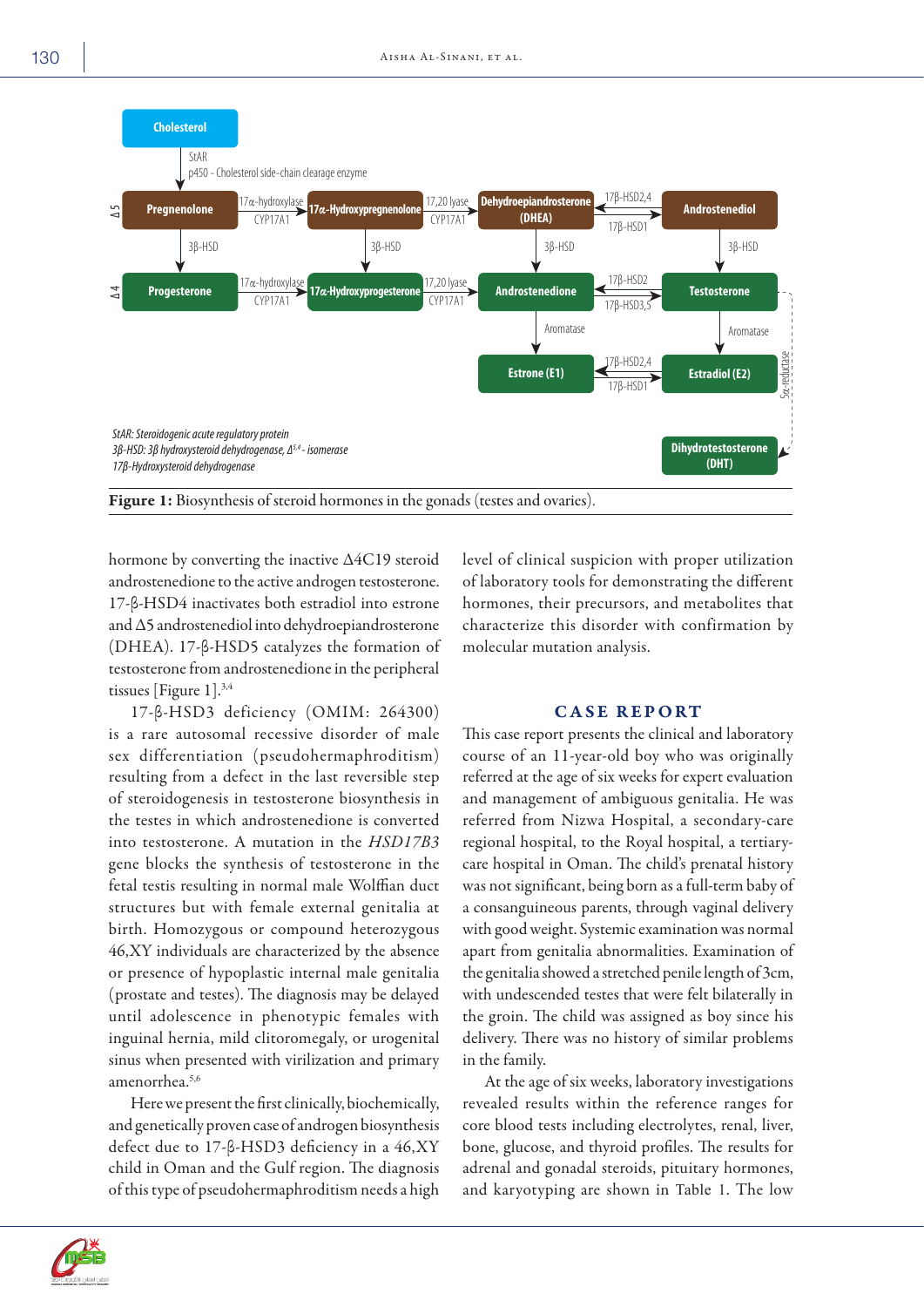testosterone and androstenediol glucuronide, high androstenedione and estrone levels are consistent with testosterone synthetic defect due to 17-β-HSD3 deficiency. Urine steroid profile revealed a normal quantitative pattern, which excludes 5α-reductase deficiency, which usually has comparable presentation. Ultrasound of the groin and pelvis showed no obvious evidence of any uterine or ovarian structures. There were oval shaped solid structures in both inguinal regions, each measuring about 1.5cm, which looked like testicular structures. A biopsy was performed and the histology report revealed immature seminiferous tubules only. No ovarian tissues were seen. He was referred to pediatric surgery for surgical correction of the hypospadias.

Based on the laboratory finding, the child was diagnosed as having 17-β-HSD3 deficiency. During the course of his management, testosterone injections (25mg once monthly) were given: at two and six months then at three months before his surgeries at the age of five and seven years when he underwent multiple operations for orchidopexy and hypospadias correction. He showed good response that was reflected in terms of an increase in phallas length.

Patient was followed-up in the Pediatric Endocrinology Clinic annually, until the age of 10 years when he presented with gynecomastia that was progressive and associated with voice change as well as bad body odor. On examination, his weight was 41.8kg (which had increased from the previous year by approximately 10kg), height was 141.9cm, and BMI was 22kg/m<sup>2</sup>. On examination the gynecomastia was bilateral, stage 4, with pubic hair Tanner 3 (p3) and testicular volume 8ml. Laboratory investigations showed normal serum liver profile, beta-human chorionic gonadotropin (β-HCG) and α-fetoprotein levels, which excluded other causes of gynecomastia. He had also raised follicle-stimulating hormone (FSH), luteinizing hormone (LH), androstenedione, and estrone with low-normal testosterone, low androstendiol glucurunide, and normal DHEA levels [Table 2]. At this age, wrist x-ray examination showed a normal bone age compared with his chronological age. The magnetic resonance imaging showed normal pituitary gland and hypothalamic structures with no brain abnormality.

The gynecomastia could be explained by 17-β-HSD3 deficiency and the high FSH and LH

Table 1: Plasma steroids and pituitary hormones at time of presentation at the age of six weeks (compared to recommended age and sex matched reference ranges, if age and sex dependent).

| <b>Test</b>                                | Result | Reference range<br>(age range)                        |
|--------------------------------------------|--------|-------------------------------------------------------|
| Testosterone (nmol/L)                      | 2.5    | $0.0 - 6.5$<br>$(2-5$ weeks)                          |
| Luteinizing hormone<br>(IU/L)              | 32.6   | $0.3 - 2.8$<br>$(2 \text{ weeks} - 10 \text{ years})$ |
| Follicle-stimulating<br>hormone (IU/L)     | 7.0    | $0 - 2.5$<br>(2 weeks–3 years)                        |
| Androstenedione<br>(mmol/L)                | 12.6   | 1.7                                                   |
| Androstanediolglucuronide<br>(nmol/L)      | 6.0    | $8.5 - 80$                                            |
| Dehydroepiandrosterone<br>sulfate (umol/L) | 1.0    | $0.2 - 8.6$<br>$(\leq 1$ month)                       |
| Estrone $(pmol/L)$                         | 62.9   | < 40<br>(prepubertal range)                           |
| Estradiol (pmol/L)                         | 109    | $37 - 117$<br>(prepubertal range)                     |
| Progesterone(nmol/L)                       | 2.1    | $2.7 - 10.7$<br>$(0-12$ months)                       |
| Chromosomal analysis                       | 46.XY  | normal male<br>pattern                                |

Table 2: Plasma steroids and pituitary hormones at age of 10 years (compared with recommended age and sex matched reference ranges).

| <b>Test</b>                                | Result        | Reference range                                      |
|--------------------------------------------|---------------|------------------------------------------------------|
| Testosterone (nmol/L)                      | 3.6           | $0.1 - 2.4$<br>(prepubertal)<br>$9.0 - 31.0$ (adult) |
| Luteinizing hormone<br>(IU/L)              | 25.2          | $1.5 - 9.0$                                          |
| Follicle-stimulating<br>hormone (IU/L)     | 59.3          | $1 - 12$                                             |
| Androstenedione (nmol/L)                   | 24.4          | <1.7                                                 |
| Androstanediolglucuronide<br>(mmol/L)      | 6.0           | $8.5 - 80$                                           |
| Dehydroepiandrosterone<br>sulfate (umol/L) | 2.88          | $0.5 - 6.6$                                          |
| Estrone $(pmol/L)$                         | 280           | $30 - 220$                                           |
| Estradiol (pmol/L)<br>Chromosomal analysis | 66.0<br>46,XY | 20–95 (Tanner 3)<br>normal male<br>pattern           |

levels, which indicated primary gonadal failure. As this patient had significant gynecomastia with low testosterone, he was given testosterone injections, 50mg once a month, for a total of six months. He was followed-up and reviewed three months after commencing testosterone therapy. There was a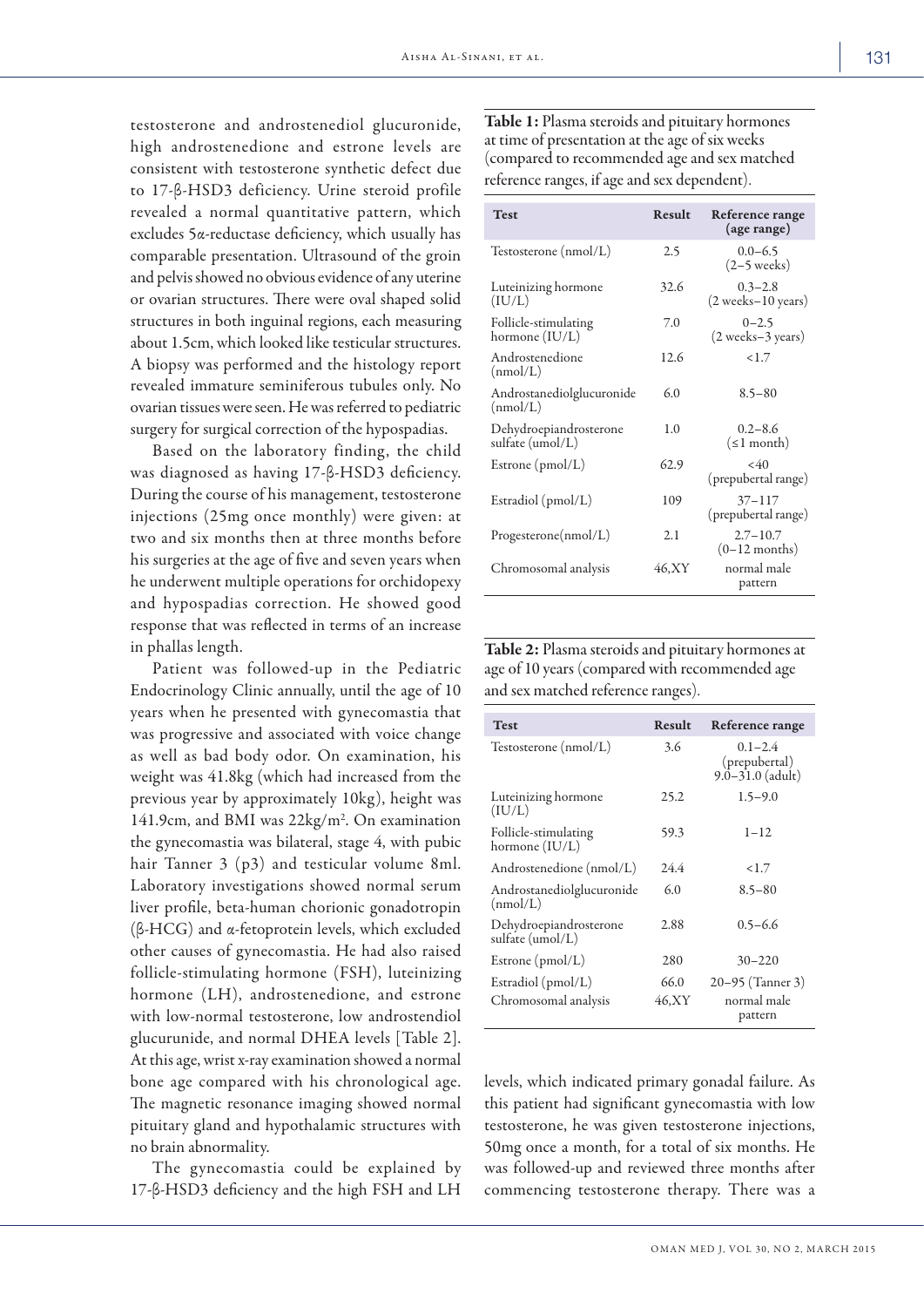

significant reduction in his gynecomastia with much improvement in his psychological status. He remains under follow-up every six months to check for virilization during puberty, which is expected in his case. His fertility status will also be evaluated in the future as he is at risk of infertility.

# *Molecular genetic analysis*

DNA was extracted from the patient's peripheral blood sample using QIAsymphony kit (Qiagen, USA). All 11 exons of the *HSD17B3* gene were analyzed using the polymerase chain reaction (PCR) and sequencing of both DNA strands of the entire coding region was carried out, including the highly conserved exon-intron splice junctions. The *HSD17B3* gene provides instructions for making an enzyme called 17-β-hydroxysteroid dehydrogenase 3. Mutations in the *HSD17B3* gene result in a 17-β-hydroxysteroid dehydrogenase 3 enzyme with little or no activity, thus reducing testosterone production.

The sequencing analysis revealed a previously unreported homozygous variant in exon 8 of the *HSD17B3* gene (c.576G>A.Trp192\*) [Figure 2]. This variant creates a premature stop codon, which is likely to result in a truncated protein or loss of protein production. Parental samples were not available in order to confirm the homozygosity in place of compound heterozygosity for a large deletion. However, given the parent's consanguinity (they are first cousins) and the fact that so far no large deletion/duplication has been described in the *HSD17B3* gene7 being homozygous is the most likely scenario for the detected mutation.

# DISCUSSION

This is the first case of 17-β-HSD3 deficiency to be reported in Oman and the Gulf region. The clinical and laboratory course of an 11-year-old boy diagnosed with 17-β-HSD3 deficiency at the age of six-weeks old following his presentation with ambiguous genitalia (stretched penile and bilateral undescended testes) is described. The clinical, imaging and laboratory findings (adrenal and gonadal steroids, pituitary hormones, and karyotype) were consistent with 17-β-HSD3 deficiency. The diagnosis was confirmed by genetic analysis due to presence of a novel homozygous variant in exon eight of the *HSD17B3* gene (c.576G>A.Trp192\*). This nonsense variant creates a premature stop codon, which is very likely to result in a truncated protein or loss of protein production. This novel mutation has not been described so far in the literature for the *HSD17B3* gene.

The gene *HSD17B3*, encoding 17β-HSD3, contains 11 exons and has been cloned and mapped to chromosome 9q22. To date, 35 mutations have been reported in the *HSD17B3* gene, three of which are STOP mutations.<sup>7</sup> Although mutations throughout the gene have been described, a mutation cluster region in exon nine with complete elimination of 17β-HSD3 activity was identified in many populations.3,5,8-15 Moreover, so far, only three pathogenic mutations have been reported in patients with Middle Eastern ancestry as follows:

■ P.R80Q mutation in exon 3 that has been identified in Palestinian, Turkish, Iranian and Brazalian populations.<sup>16-18</sup> Roster et al,<sup>14</sup> were the

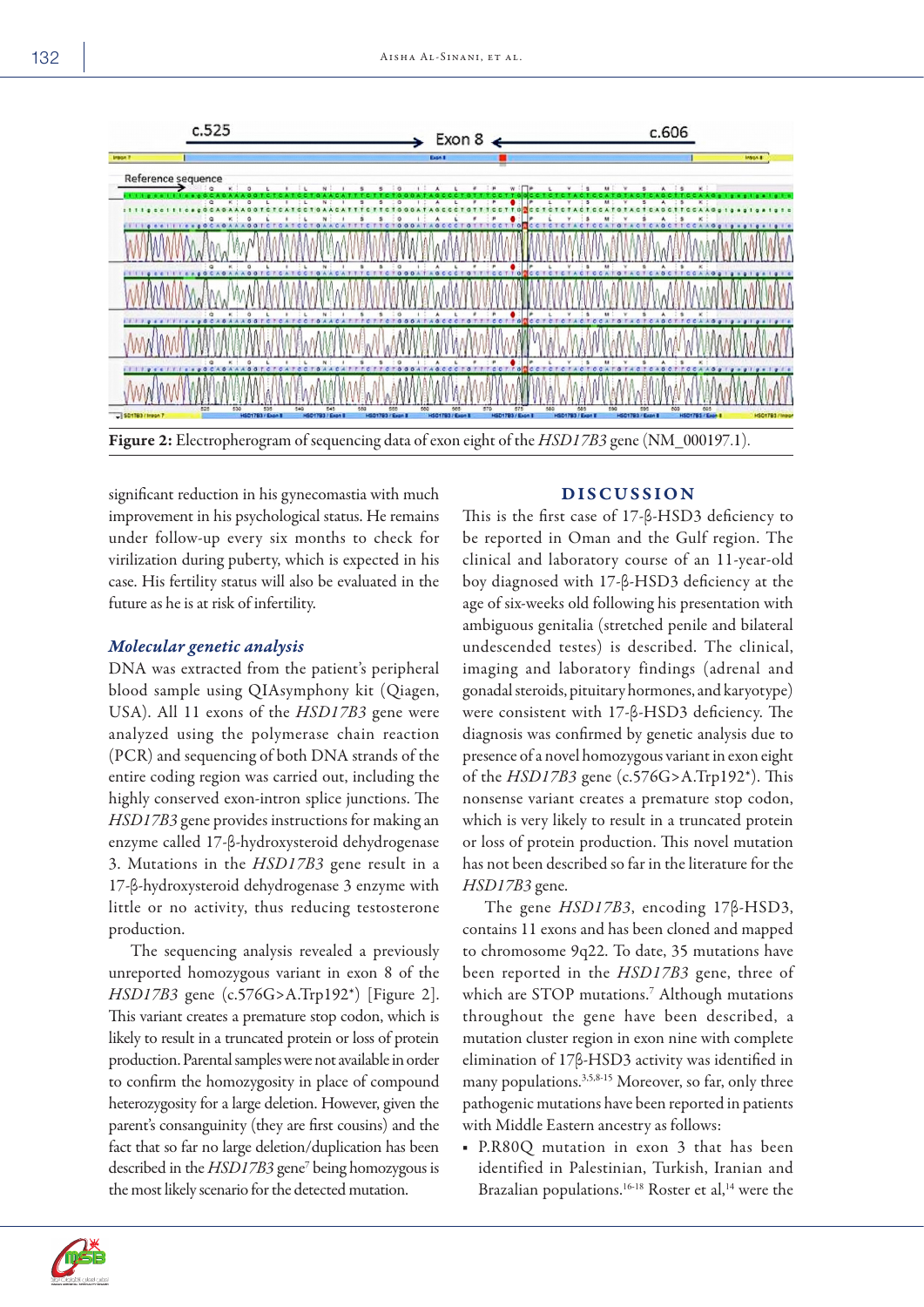first to identify this mutation in 24 subjects from nine Arab families from Gaza, Jerusalem, Lod, and Ramle.5,10

- A novel homozygous splice-site mutation (c.524  $+ 2T > A$ ) in intron 7.
- A novel homozygous missense mutation in exon 11 with premature stop codon (p. Y287\*), described in 46,XY Sudanese and Turkish, phenotypic females who presented with primary amenorrhea and virilism respectively.<sup>19,20</sup>

17-β-HSD3 deficiency is a genetic steroid disorder of testicular androgen synthesis that was first described by Saez et al.<sup>21</sup> As in our case, male newborns with 17-β-HSD3 deficiency usually have external genitalia with feminizing features together with undescended testes usually in the inguinal region or in a bifid scrotum.5,10,11 The presence of Wolffian duct structures such as epididymis, seminal vesicles, vas deferens, and ejaculatory ducts may be explained by the low testosterone concentration, which appears to be sufficient for their development in utero. In addition, testosterone production through an alternative pathway catalyzed by other 17-β-HSD isoenzymes may contribute to the androgenization of these structures.<sup>5,6</sup>

The laboratory diagnosis of 17-β-HSD3 deficiency is usually made based on finding a characteristic biochemical pattern with predominance in 17-ketosteroids (namely androstenedione, DHEA, and estrone) compared with 17-hydroxylsteroids (namely testosterone, androstendiol, and estradiol) with consequent increase in androstenedione:testosterone and estrone:estradiol ratios in basal state or post-HCG stimulation. This biochemical profile was demonstrated in our case since six weeks of age when the diagnosis was made. The urine steroid profile was normal, which excludes 5α-reductase deficiency that usually has comparable presentation. Confirmation of the diagnosis and mutation type was done at the prepubertal age due to the importance of this age on virilization and fertility state.<sup>1,5,6,9,11</sup>

The decision for sex rearing in patients with 17-β-HSD3 deficiency is difficult especially that the majority of cases are diagnosed late in childhood or at puberty. Also, consensus guidelines do not clearly support one gender assignment although there is more support to male gender. $22$ Sex rearing is usually revisited in these patients at

the time of puberty when they develop marked virilization with penis enlargement, male pattern body hair, and muscle development.12,13 Pubertydependent virilization pushes many patients to change their social sex to male at puberty whether with or without surgical correction, otherwise they require bilateral orchiectomy if the female social sex is chosen. The consequent female-tomale gender reassignment has been reported in 39–64% of cases.23 However, almost all diagnosed cases of Arab patients involve male social sex assignment.15,17,19,23-27

The excessive virilization at puberty and its discrepancy from intrauterine masculinization is not fully understood, but it is thought to occur by one of two mechanisms. The first is attributed to the peripheral conversion of androstenedione to testosterone by other 17-β-HSD isoenzymes particularly isoenzyme five in extragonadal tissues. The second mechanism is attributed to the raised LH in patients with 17-β-HSD3 deficiency, which in turn increases testicular testosterone production in patients with residual 17-β-HSD3 function.3 In addition, the expression of aldo-keto reductase family 1 member C3 (AKR1C3; 17-β-HSD5) has been demonstrated in extragonadal tissues in response to high LH in both normal subjects and patients with 17-β-HSD3 deficiency.<sup>28</sup> The high concentration of androstenedione is converted to testosterone by the cells containing AKR1C3 (17-β-HSD5) which include extra gonadal tissues such as genital skin and adipose tissue as well as the Leydig cells of 17-β-HSD3 deficient patients.<sup>29,30</sup> Bilateral orchiectomy has been reported to result in a marked decrease in androstenedione as well as in virilization confirming the role of the testis as the main source of testosterone production in these patients.3,31

## CONCLUSION

We report the first genetically proven case of 17-β-HSD3 deficiency in Oman and the Gulf region. The diagnosis is usually made by demonstrating a characteristic biochemical pattern in a profile of gonadal steroid levels together with confirmation by molecular testing. Mutation analysis in our case revealed a novel homozygous variant in exon 8 of the *HSD17B3* gene (c.576G>A.Trp192\*), which is the first to be reported in the literature.